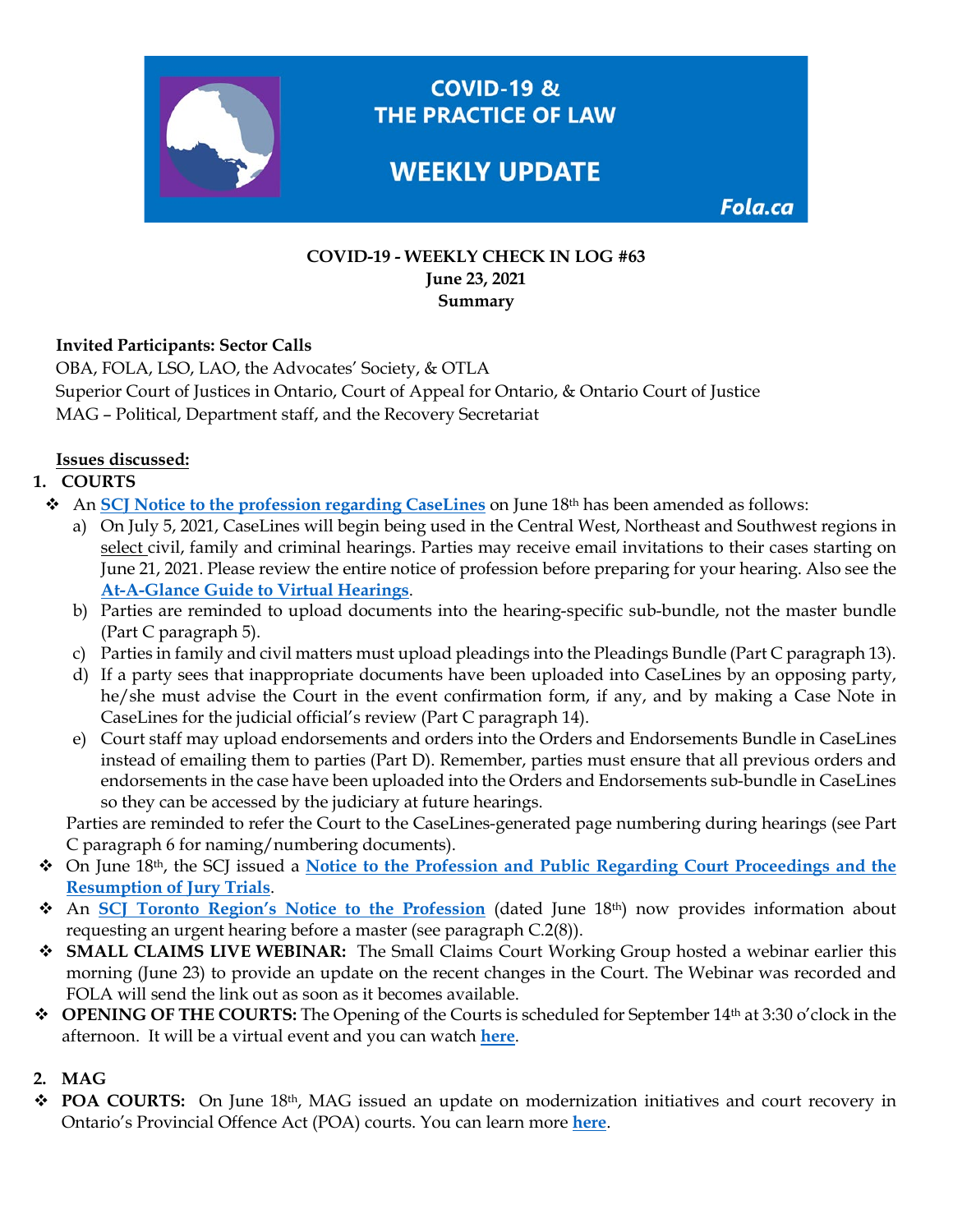$\triangle$  **SATELLITE COURTS/FLY INS:** MAG has resumed in-person operations at the Richmond Hill satellite and Milton temporary off-site court locations (855 Major Mackenzie Drive East, Richmond Hill & 1110/1120 Burloak Drive, Burlington)

### **3. RECOVERY SECRETARIAT**

 **REMINDER:** Questions about Courthouse operations during COVID-19 can be directed to Samantha Poisson at **[MAGrecoverysecretariat@ontario.ca](mailto:MAGrecoverysecretariat@ontario.ca)**.

### **4. FOLA**

## **SUBMISSIONS & CONSULTATIONS:**

**REBBA PHASE 2 REGULATIONS:** The Ministry of Government and Consumer Services has launched the second phase of regulation development (Phase 2). During this phase, the ministry is developing regulatory proposals to: a) Update the Code of Ethics regulation (the Code) under REBBA; b) Transfer procedural and technical requirements from the Code to other regulations; c) Enhance disclosure requirements and other registrant obligations to better protect consumers of real estate services and increase consumer choice; and d) Update RECO's regulatory powers and tools, including revising the procedures of RECO's discipline committee. Comments are due by July 2, 2021. More information can be found in our June 4th Real Estate Update **[here](https://img1.wsimg.com/blobby/go/63f6349d-d85d-4511-bc5f-4314d54b45d0/downloads/RE%20Update%202021.06.04.pdf?ver=1622823152646)**.

**CASELINES TRAINING:** You can view the dates/times of (and links to) upcoming CaseLines training **[here](https://fola.ca/courts#aab052d5-03f6-421f-970b-d91c9c0f0294)**.

### **5. LAO**

- Legal Aid Ontario received 100 written submissions re: Draft Rules and are planning on posting a summary of submissions to their **[Draft Rules/LASA website](https://www.lasa2020rules.ca/)** once available.
- FOLA's Submission on the Draft Rules can be found **[here](https://fola.ca/legal-aid)**. Also on that page are other Association Submissions, including the Alliance for Sustainable Legal Aid's Submission – on which FOLA collaborated.

#### **6. LSO**

 **COMPETENCE TASK FORCE – CALL FOR COMMENT:** On June 23, 2021, the **[Competence Task Force's](https://lawsocietyontario.azureedge.net/media/lso/media/about/convocation/2021/convocation-june-2021-competence-taskforce-report.pdf)  [Report: Renewing the Law Society's Continuing Competence Framework](https://lawsocietyontario.azureedge.net/media/lso/media/about/convocation/2021/convocation-june-2021-competence-taskforce-report.pdf)** was included as an Information Item to Convocation. The Report details the Law Society's mandate to regulate the competence of lawyers and paralegals and provides an overview of how competence regulation has evolved to keep pace with regulatory best practices. The Report also provides an overview of the Task Force's work plan, a working definition of competence, and proposed themes and principles which may inform new approaches to competence programs and requirements.

Most importantly, the report includes comments on the importance of LiRN and of providing supports to small/soles.

The LSO has issued a Call for Comment and are open to the suggestions and feedback of all interested parties. You may respond to some or all of the questions within the **[Call for Comment](https://lawsociety.forms-db.com/view.php?id=291901)** until Nov. 30, 2021.

 **MENTAL HEALTH STUDY (Reminder):** The Law Society of Ontario, in partnership with Canadian law societies, the Federation of Law Societies of Canada, the Canadian Bar Association, and the Université de Sherbrooke, has launched a first-of-its-kind National Study on the Well-being of legal professionals. FOLA is strongly requesting that all Law Association members complete this ASAP. Deadline is June 25<sup>th</sup>. You can find more information **[here](https://fola.ca/mental-health-resources#759eee00-e820-4144-8789-01964b865753)**.

#### **QUESTIONS/CONCERNS?**

Law Association members are welcome to send any issues/concerns related to the practice of law caused by the COVID-19 epidemic to FOLA at **[katie.robinette@fola.ca](mailto:katie.robinette@fola.ca)** and we will continue to address them in as timely a